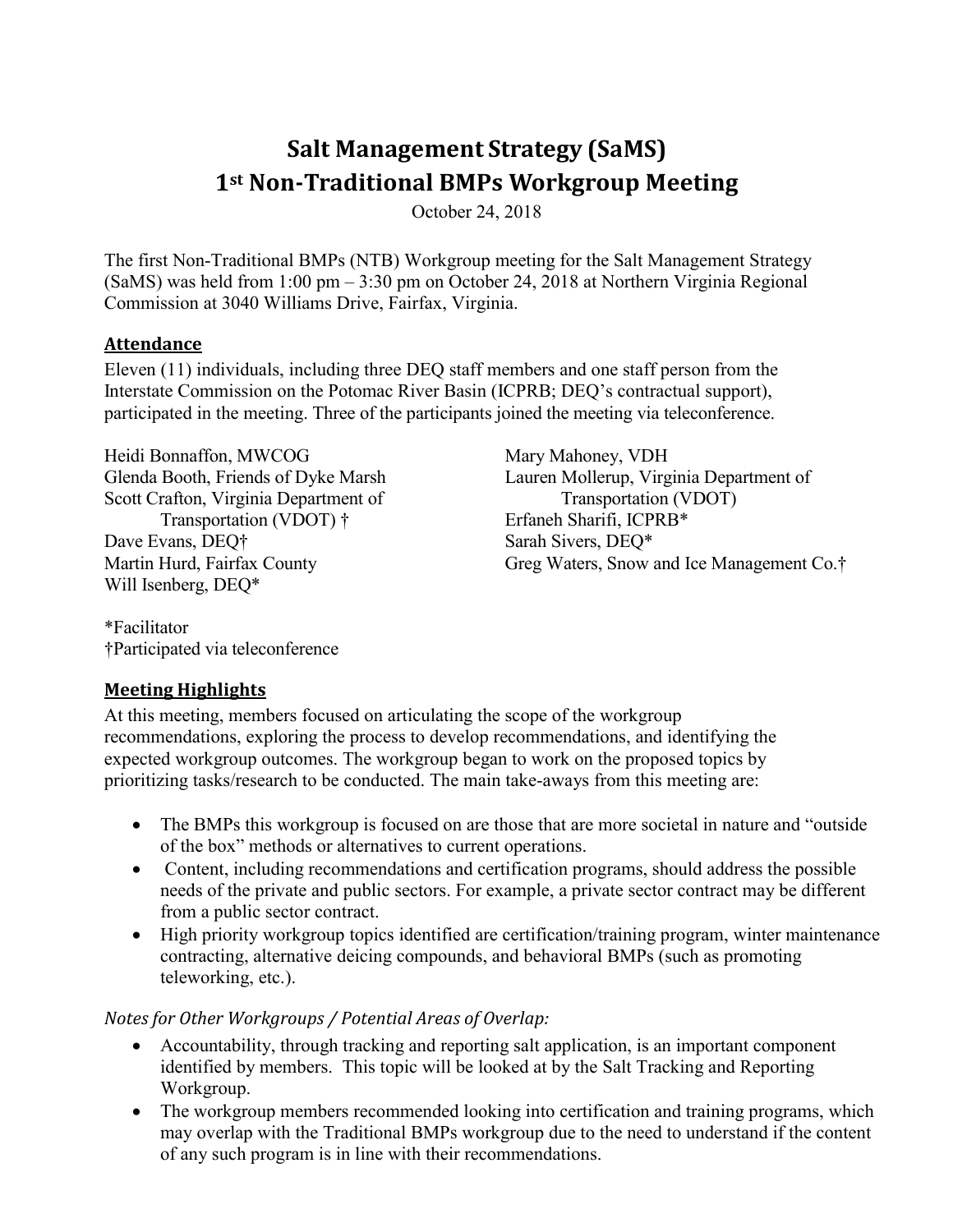- The members recommended studying alternative compounds and practices that are on the cutting edge of technology. It was recommended that the Traditional BMPs workgroup review alternative compounds currently identified by the industry for their pros and cons and conditions under which they are best used.
- Identifying behavioral BMPs, such as promoting teleworking or storm preparation messages, may provide information to the Education and Outreach Workgroup for "actions" content in the messages they are developing.
- Because this workgroup may recommend legislative initiatives, it was recommended that the Education and Outreach Workgroup see what proposals have support.

### **Follow-up Action Items:**

Workgroup volunteers are pursuing six follow-up action items prior to the next meeting of the NTB Workgroup:

- 1. Research and compile information on cutting edge, non-traditional deicing compounds and practices. (Volunteer: Glenda Booth, Friends of Dyke Marsh)
- 2. Review available contracting tools and mechanisms and identify which work best for various scenarios. (Volunteer: Martin Hurd, Fairfax County; DEQ)
- 3. Compile a list of messages to encourage societal behavior changes (i.e. behavior BMPs) such as teleworking. Build off those used by VDOT to inform people before or during winter storm events of recommended actions to take during such events. (DEQ; Lauren Mollerup, VDOT, VDOT developed messages)
- 4. Conduct research on existing training and certification programs and compare with SaMS goals and objectives and anticipated recommendations. Consider the role these programs may have in enhancing corporate image/marketing, and liability protection/relief. (DEQ/ICPRB)

## **Meeting Summary**

## **Introductions**

The meeting started with brief introductory and opening remarks from DEQ, with a focus on collaborative, stakeholder-driven, and adaptive process for BMPs implementation. The NTB Workgroup is more abstract compared to other workgroups. The NTB Workgroup aims to "look outside the box" and bring all thoughts to the table. DEQ noted that there are other programs available as resources (e.g. Minnesota, Canada, and New Hampshire) that are addressing the issue, but the SaMS project is unique in terms of location and management. Participants then introduced themselves and provided their expectations and interests in the NTB workgroup. Some common themes included discussing creative ideas for BMP implementation and winter maintenance practices, cleaning up waterways, exploring meaningful ways to optimize salt use, developing ideas to be used in source water protection plans, and representing private sector interests.

## **Membership, Roles and Expectations**

DEQ explained the roles and expectations of primary and alternate workgroup members. The roles, expectations, workgroup purpose, and meeting goals can be found on DEQ's [Salt Management Strategy](https://www.deq.virginia.gov/SaMS/MeetingMaterials.aspx)  [Meeting Materials Webpage.](https://www.deq.virginia.gov/SaMS/MeetingMaterials.aspx)

## **Workgroup Scope**

DEQ presented the SaMS objectives that the NTB workgroup is purposed to address. These objectives include developing best practices to minimize the negative effects of salt, identifying incentives such as certification/training programs and potential tort reform, and exploring funding opportunities. It was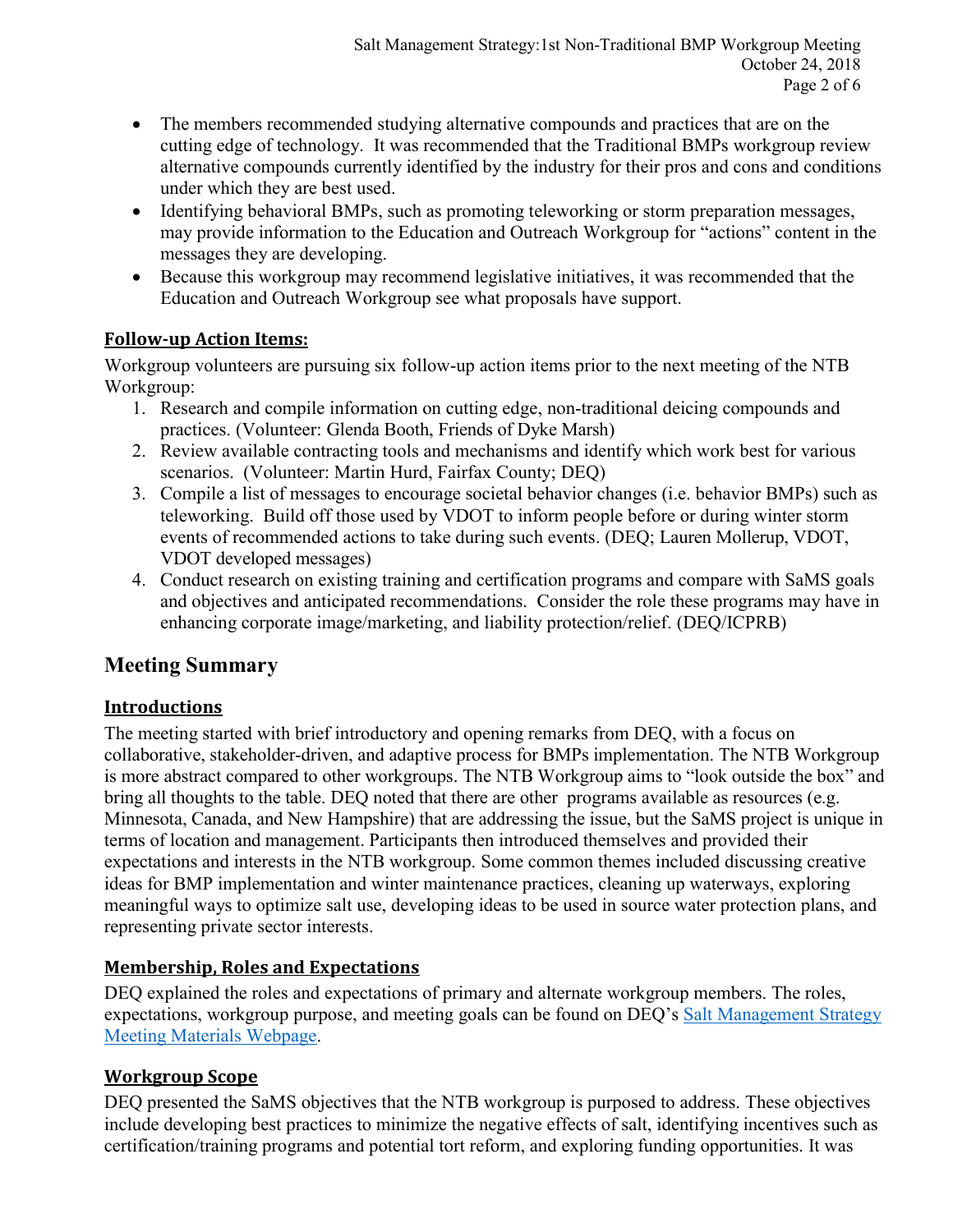mentioned that some topics in this workgroup have overlap with Traditional BMPs Workgroup. In the Traditional BMPs Workgroup, the focus is more on the operational side. The focal points of the Non-Traditional Workgroup are societal, legislative, and other "out of the box" initiatives.

DEQ provided the proposed scope, such as lower levels of service, alternative deicing materials or pavement types, societal and behavioral BMPs, contract templates, certification/trainings, award/recognition programs, and promoting a long-term and continuous improvement program.

Feedback from workgroup members included:

- Separate alternative compounds and pavement types as two different non-traditional management practices, and focus initially on alternative compounds.
- Study alternative deicing compounds to progress the understanding of cutting edge/nontraditional deicing alternatives. It was proposed that a university should be approached to learn more about these non-traditional deicing alternatives and explore the potential for a pilot project in their use.
	- o This includes following up with Virginia Tech's Transportation Institute and piloting a project in the region based on their research into salt tolerant plants and biochar as an alternative deicing compound.
- Evaluate levels of service considering the effects of behavioral BMPs
- Identify behavioral BMPs such as crowd sourced reporting of exposed piles or large buildups of salt and crowd sourcing the cleanup of those exposed salts, which could help improve awareness.
- Develop template winter maintenance contracts and consider ways to accommodate liability protections in them
- Outcomes for the workgroup can include exploring a contract template and evaluating potential legislation options.

## **Content Development**

DEQ asked for input on audiences to target, priority topics for workgroup discussion/assignments, approach to completing tasks, and final product of the workgroup. Discussion then ensued on developing content for the private and public sectors as well as other topics like behavioral BMPs, contracts, certification programs, and training processes.

#### *Audiences*

The workgroup members agreed that their audience includes both the private and public sectors. SaMS recommendations should address the possible needs of the private and public sectors.

## *High Priority Topics*

High priority topics of the workgroup are the certification program, winter maintenance contracting, alternative compounds, and behavioral BMPs. The workgroup discussed different types of contracts and suggested looking at existing winter maintenance contract examples to meet different needs. It was identified that different operations have different contractual needs, which should be considered when proposing recommended contractual best practices. For example, flat rate contracts work well for parking lots and sidewalks, whereas hourly rate contracts work well for transportation winter maintenance.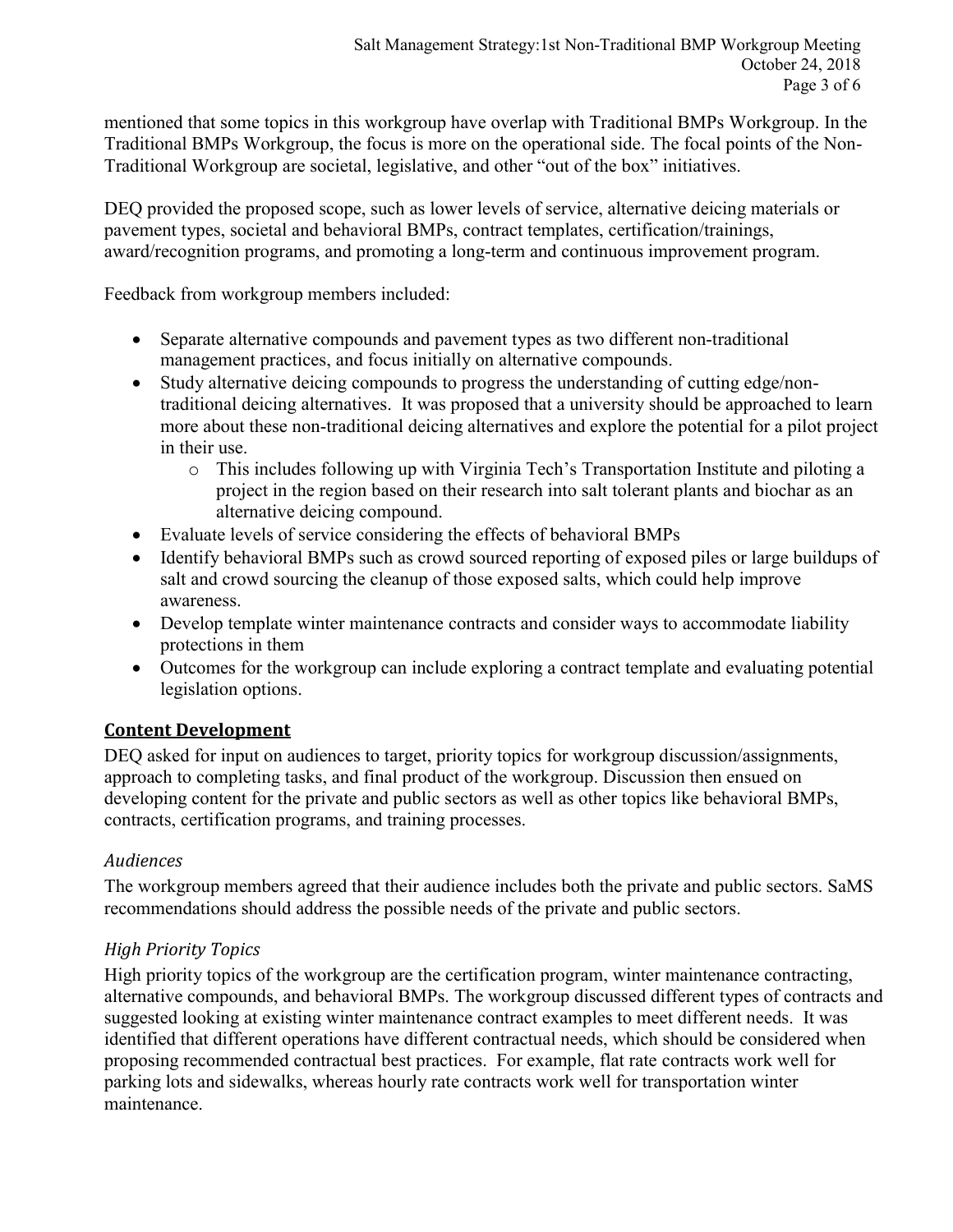Certification programs were discussed as a possible recommendation for the workgroup. It was mentioned that there are existing certification programs related to snow and ice management (e.g. New Hampshire) that are have liability protections written into law. The workgroup acknowledged that legislative proposals are hard to make happen. However, it was agreed that even in the absence of liability protections, the marketing potential of certifications may work as an incentive to seek certification. One workgroup member asked, "Who is going to manage the state-wide certification" and workgroup members exchanged ideas on possible answers (e.g. Department of Environmental Quality, third party, or some existing programs). The discussion also covered considerations for private versus public certification programs.

Behavioral BMPs should be included as part of the message the Education & Outreach workgroup is preparing. Preparing storm kits, a potential snow curfew for the public (while weighing the economic impact), and slower driving speeds are some examples that were suggested.

VDOT shared some of the recommendations they give to people before or during the storm. They use social media to inform the public to encourage people to telework, not to drive if possible, prepare medication beforehand, and use social media to stay informed.

#### *Approach to Completing Tasks*

DEQ asked the participants about their thoughts on tasks to complete before the next meeting. The actions that the workgroup agreed to are summarized on page 2 of this summary in the section titled "Follow-up Action Items."

#### *Final Product*

DEQ asked the audience about their thoughts and recommendations for the final product of this workgroup. Members agreed that the final product of this workgroup should include recommendations for behavioral BMPs, certification programs, a winter maintenance contract template, and state of the art alternative deicing compounds.

#### **Meeting Wrap-up:**

The next meeting of this workgroup is expected in February 2019.

Handouts from the meeting are available on the SaMS Meeting Materials [webpage.](https://www.deq.virginia.gov/SaMS/MeetingMaterials.aspx)

All information, questions, additional resources, etc. should be emailed to Sarah Sivers [\(sarah.sivers@deq.virginia.gov\)](mailto:sarah.sivers@deq.virginia.gov) and Will Isenberg (william.isenberg@deq.virginia.gov). DEQ will consolidate information received and distribute it to workgroup members as needed.

\*\*\*

Meeting notes were prepared and submitted to DEQ by the Interstate Commission on the Potomac River Basin.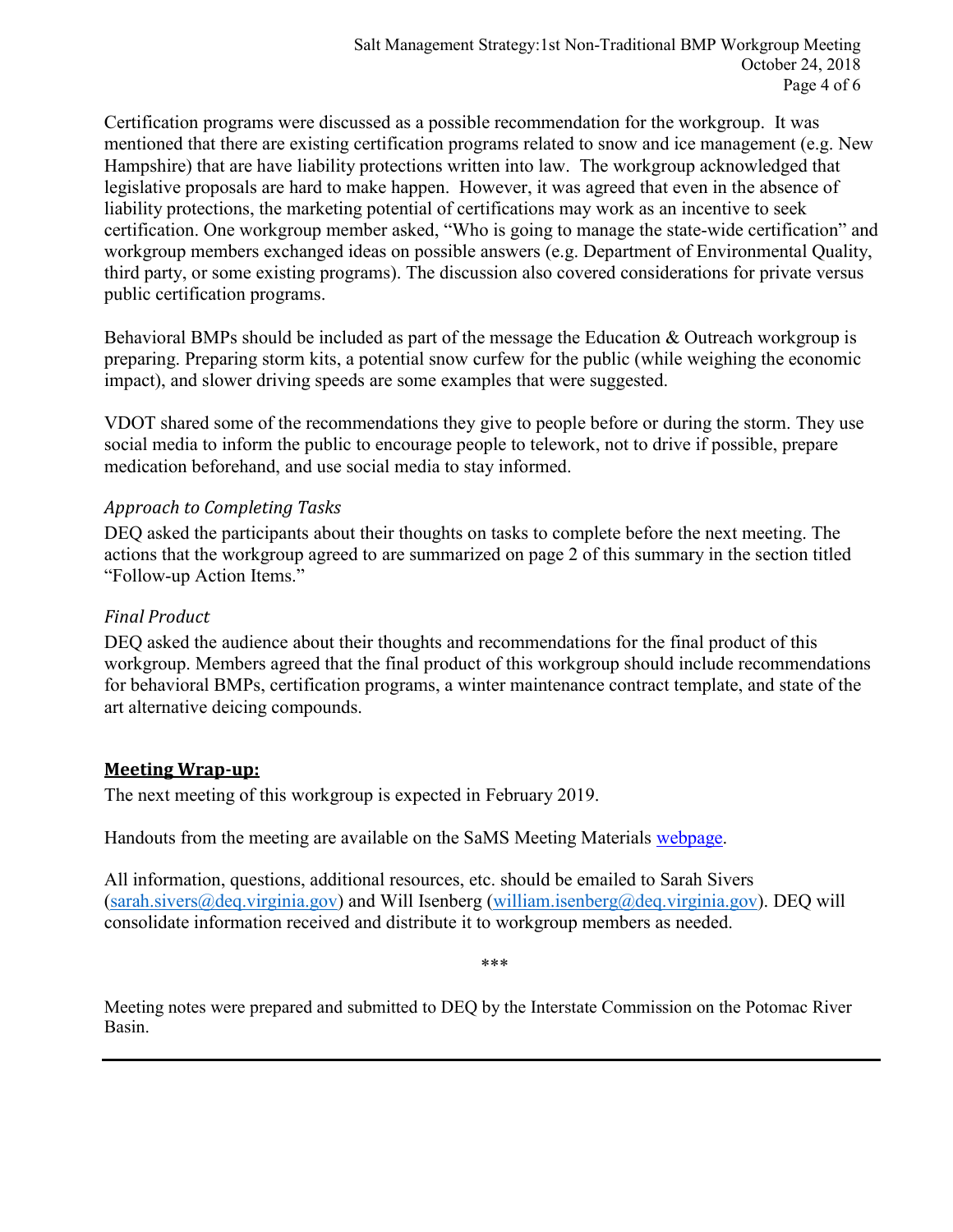## **Additional Feedback Contributed to the Follow Up Survey:**

A survey was shared following the meeting to capture any additional thoughts workgroup members had following the meeting. Feedback is arranged below based on the sections of the agenda. Only sections where additional thoughts were provided are included:

#### **Purpose and Scope**

*"Regarding the legislative item for winter speed limits, keep in mind that optimal driving speed will vary depending upon conditions -- the best a legislative fix could do is something like require a specific lower speed during snow/ice conditions, but good judgment is still a necessity. Also, a lower speed limit won't address other foolish driver behaviors such as following too close. Also, it is not clear to me how lowering the speed limit will actually result in lower chloride applications. Regarding the discussion of alternatives to salt, keep in mind that VDOT has already tried some of these and found that they either did not work as well or created other problems (e.g., Beet Juice = higher BOD) or were so expensive that they were not feasible within our budget, which must address the 3rd most extensive road system in the nation for which VDOT is responsible."*

#### **Content Development**

*"For the Certification (training) Programs, is the idea that the applicator would be trained in the most efficient salt application, for both the environment, but also for safety? I could see government agencies possibly/eventually requiring contractors to be certified. But for the small business or HOAs, what incentive would they have to hire the certified contractor? Maybe if they're "environmentally minded" but it would be probably more attractive if they knew the Certified Applicator was going to meet their expectations for service/safety. That ties into whether there could be guarantees/liability protection tied to the certification."*

*"Regarding content recommendations, it will be important to associate the recommendations with tangible benefits to the individual or organization, since we will be aiming at behavior change. Also, regarding Certifications, if this is being considered as a legislative proposal, keep in mind that the legislature is historically resistant to expanding regulation and certification of professions, trades, and businesses, so that won't be an easy sell. Also, regarding the process to develop recommendations, if smaller task teams are contemplated, it will be important to have a mix of people with relevant experience on the topic to prevent developing recommendations that may be infeasible."*

#### **Workgroup Communications and Decision-Making**

*"For the behavioral BMPs I am wondering (skeptical) whether education can change certain behaviors...like driving in less-than-ideal conditions, speeds, and expectations about levels of service. It is hard to roll back levels of service, or roll back snow/ice behaviors. Snow and salt treatment has been so augmented that even when schools are closed, people don't stay home...they're out driving on pretty well-treated roads. It would be hard to scale this back. I don't know if speeding laws/snow curfews would change this? Would education about the environmental/health impacts change this? I am dubious. I think this is where about a public survey about willingness to change behaviors, and under what circumstances, would be valuable...It ties with the Education group's plan for a January survey. Can/will that survey ask questions about likelihood to change behaviors under different circumstances? Teleworking sounds good/is a low-hanging fruit, but even without work and school, people still "expect" to get out of the house, and the roads are [generally] clear enough to do so."*

*"Regarding the idea of cooperative funding programs, this is something that the Government Coordination Workgroup should also discuss. Also, regarding question 11 about critical expertise, we*